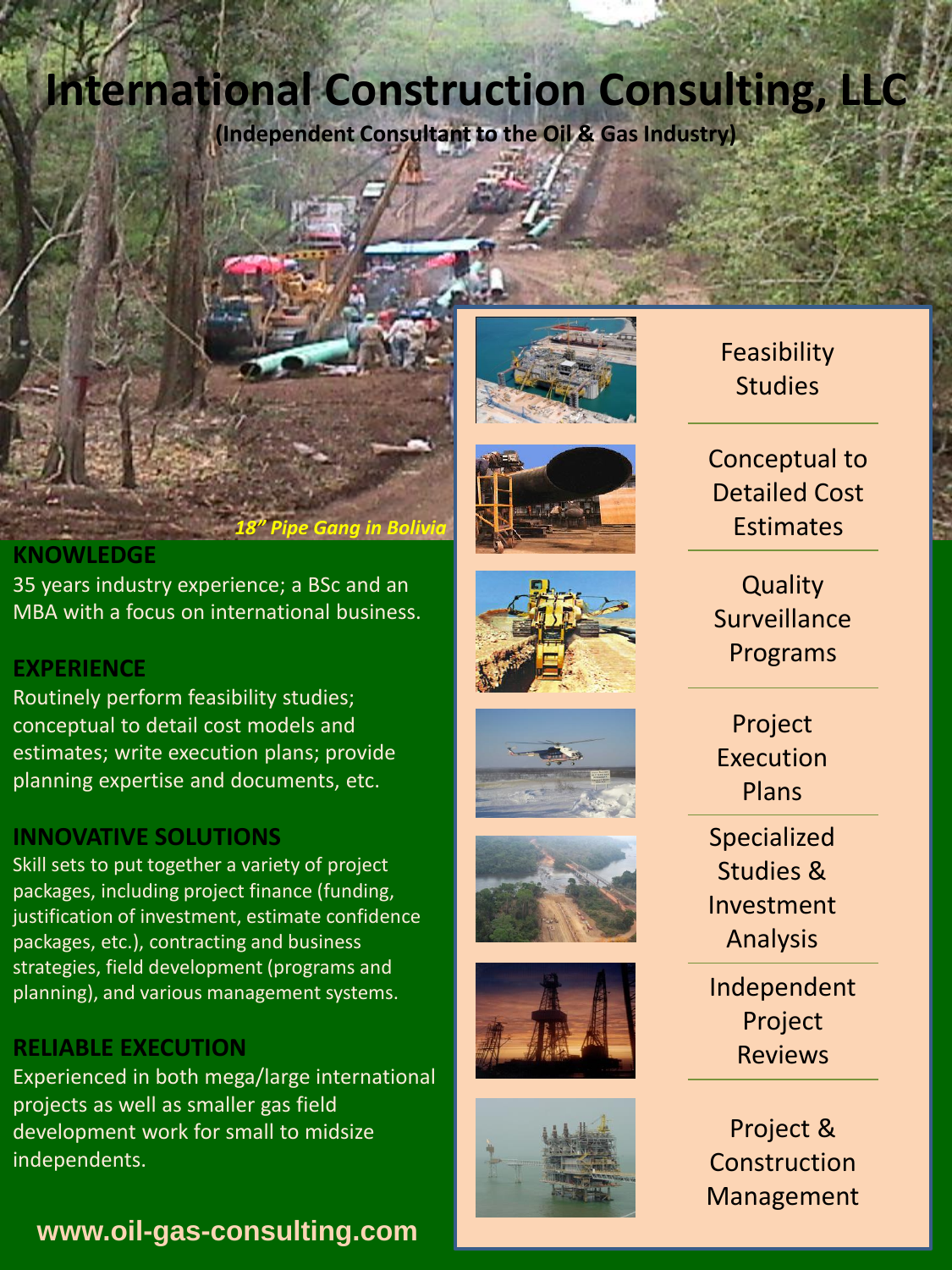# **International Construction Consulting, LLC Greg Lamberson**

The following narrative provides details regarding Expert Witness services that I have provided which are not included on my CV:

# *Expert Witness Services Provided*

**Tex-Isle Supply, Inc. vs Alessio Pipe**

**Client: On Behalf of Tex-Isle Supply, Inc. / Kelley Drye & Warren LLP Location: USA**

**Scope: Expert Testimony as End User for Plaintiff** 

**Magnitude: \$1,000,000 (approximate)**

**Year: 2022**

Provide expert testimony as the purchaser and end user of line pipe provided by Tex-Isle Supply, Inc. from Alessio Tube, an Italian pipe mill. The pipe in question failed during hydrostatic testing. Testimony in support of Tex-Isle Supply, Inc. included the technical and regulatory aspects of hydrostatic testing line pipe; purchase order terms & conditions; API 5L specifications of line pipe; the replacement method and related activities of the failed pipe and re-hydrotest of replacement pipe; and associated costs. Case is being heard by the American Arbitration Association.

#### **O-089950: Lucinda Avery and Roy Avery Case**

**Client: Expert Institute / Carlile Law Firm, LLP** 

**Location: USA**

**Scope: Expert Services, Testimony and Witness for Plaintiff / Findings Report for Litigation**

#### **Magnitude: \$1,000,000 (approximate)**

**Year: 2020**

Provided services as an independent expert in the areas of construction and site construction management, including safety processes and controls for litigation regarding an individual injured at a place of employment while that place of employment was undergoing repair & construction activities.

Case was settled successfully for the Plaintiff.

#### **Confidential Project**

**Client: The Michel-Shaked Group / Robbins Geller Rudman & Dowd LLP Location: USA Scope: Expert Services, Testimony and Witness for Plaintiff / Findings Report for Litigation**

#### **Magnitude: \$100,000,000 (approximate)**

**Year: 2017**

Provided services as an independent expert in the areas of project and construction management, including project controls, cost engineering, progress tracking, schedule control, and project reporting for litigation concerning the corporate reporting of a major domestic EPC services contractor. The case was related to alleged SEC reporting violations.

Developed a preliminary Findings assessment to provide an overall understanding of what processes and procedures a prudent EPC services company would to take in order to properly manage its major

> **8086 SOUTH YALE • SUITE 290 • TULSA; OKLAHOMA • 74136 G r e g . L a m b e r s o n @ i n t l c o n s t c o n s u l t i n g . c o m P h o n e : + 1 9 1 8 . 8 9 4 . 6 8 3 5 w w w . o i l - g a s - [c o n s u l t i n g . c o m](http://www.oil-gas-consulting.com/)**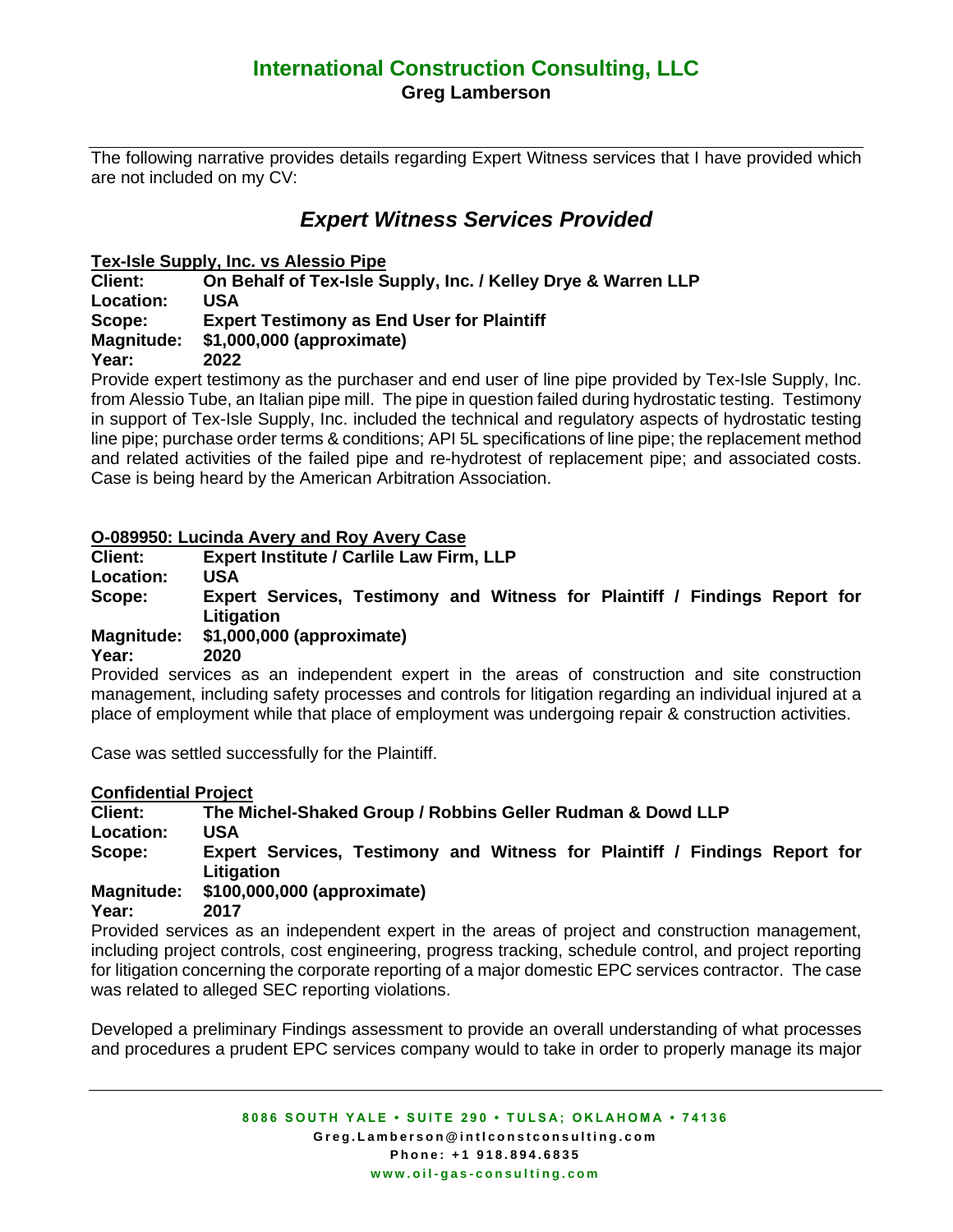# **International Construction Consulting, LLC Greg Lamberson**

capital projects, including schedule, cost control, cost engineering, and reporting activities for management to be fully apprised at all times of the status and profitability of its' projects.

My work was in support of the plaintiff in the case. The case was successfully settled prior to any depositions or testimony required of me.

#### **Alpha Crude Connector Project**

**Client: Frontier Energy Services, LLC / Alpha Crude Connector, LLC (ACC) Location: USA Scope: Expert Services / 3rd Party Failure Analysis Report Assessment and Rebuttal Magnitude: \$500,000 (approximate) Year: 2016**

ACC suffered failure of three pipe segments that failed during hydrostatic testing of several lengths of pipe after welding and having the completed welds inspected. Three separate pipe segments failed, including a segment of pipe API 5l X-52, 8 5/8-in diameter, .188-in thickness; a second segment of API 5l X-52, 8 5/8-in diameter, 0.188-in thickness; and a smaller diameter API 5l X-52, 4 1/2-in diameter, 0.188-in thickness also failed.

The pipe was manufactured by SEAH Steel and were coated with 14-6 mils of green 3M 6233P protective coating. The three pipe segments were manufactured employing an Electric Resistance Welding (ERW) process.

The 3<sup>rd</sup> party expert Failure Analysis Report concluded the failures were due to transit fatigue imparted on the pipe after coating (transportation was provided by ACC). The rebuttal report produced a convincing case that transit fatigue did in fact lead to the failure, however, the transit fatigue occurred during ocean transport rather than the short over land transportation provided by ACC. ACC was successful in the settlement.

#### **Confidential Project**

**Client: Germer Gertz, LLP**

**Location: USA**

**Scope: Expert Services, Testimony and Witness for Defendant / Findings Report for Litigation**

**Magnitude: \$35,000,000 (approximate)**

**Year: 2010-2011**

Provided services as an independent expert in the areas of project and construction management for litigation regarding a domestic pipeline project.

Developed a Findings Report to provide an overall understanding of what steps an Owner Company would typically be expected to take in order to manage its major capital projects taking into consideration the contracting strategies selected.

A management analysis was provided based on contracting strategies selected for the pipeline engineering and construction work with a focus on what should have happened after the contract type was made, both from a Construction and Project Management standpoint. The litigation was successfully defended against.